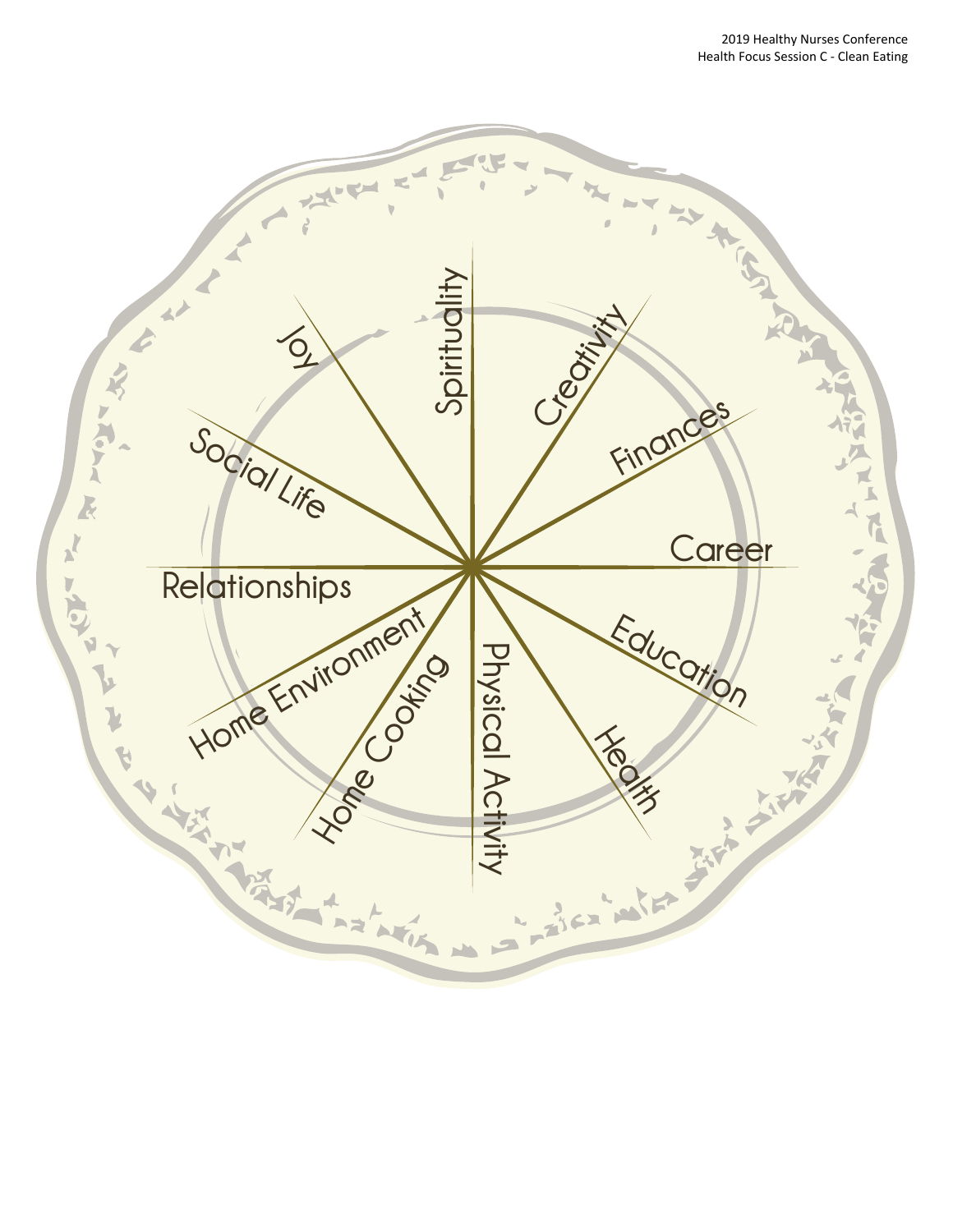## Be Alkaline, Be Healthy- Test your PH!

#### **The facts:**

The pH of human blood is regulated to stay within the narrow range of 7.35 to 7.45, which is slightly alkaline (or basic). Falling below 7.35 is too acidic, and disease thrives in an acidic environment. Rising above 7.45 is too alkaline. The sweet spot is in between. Our bodies help to control our acid-base balance primarily through our respiratory and urinary systems. However, it's also helpful to monitor and control the acidic and alkaline composition of our bodies through the foods we eat.Foods either have tendency to produce an acidic or alkaline product after they are digested and broken down. The actual ph of the food doesn't impact whether a food is acidic or alkaline forming in the body. For example, lemon is very acidic, but it is alkaline forming in the body. In general, meat, eggs, diary and refined carbohydrates are acid forming, and most fruits and vegetables are alkaline forming. Cooked foods are generally more acidic than raw foods. Look and see the effects these common foods have on your body!

**Are you acidic?** Main symptoms are low energy, dull hair and dry skin, recurring illnesses, cold hands & feet, migraines, chronic degenerative diseases, depressive tendencies.

How to test? PH Strips are available in some pharmacies or online sites like Amazon.

Overwhelmed? I am available to work with clients to balance their PH levels, another step to help you live your healthiest, most vibrant life! Email me at emilysb.niesen@gmail.com